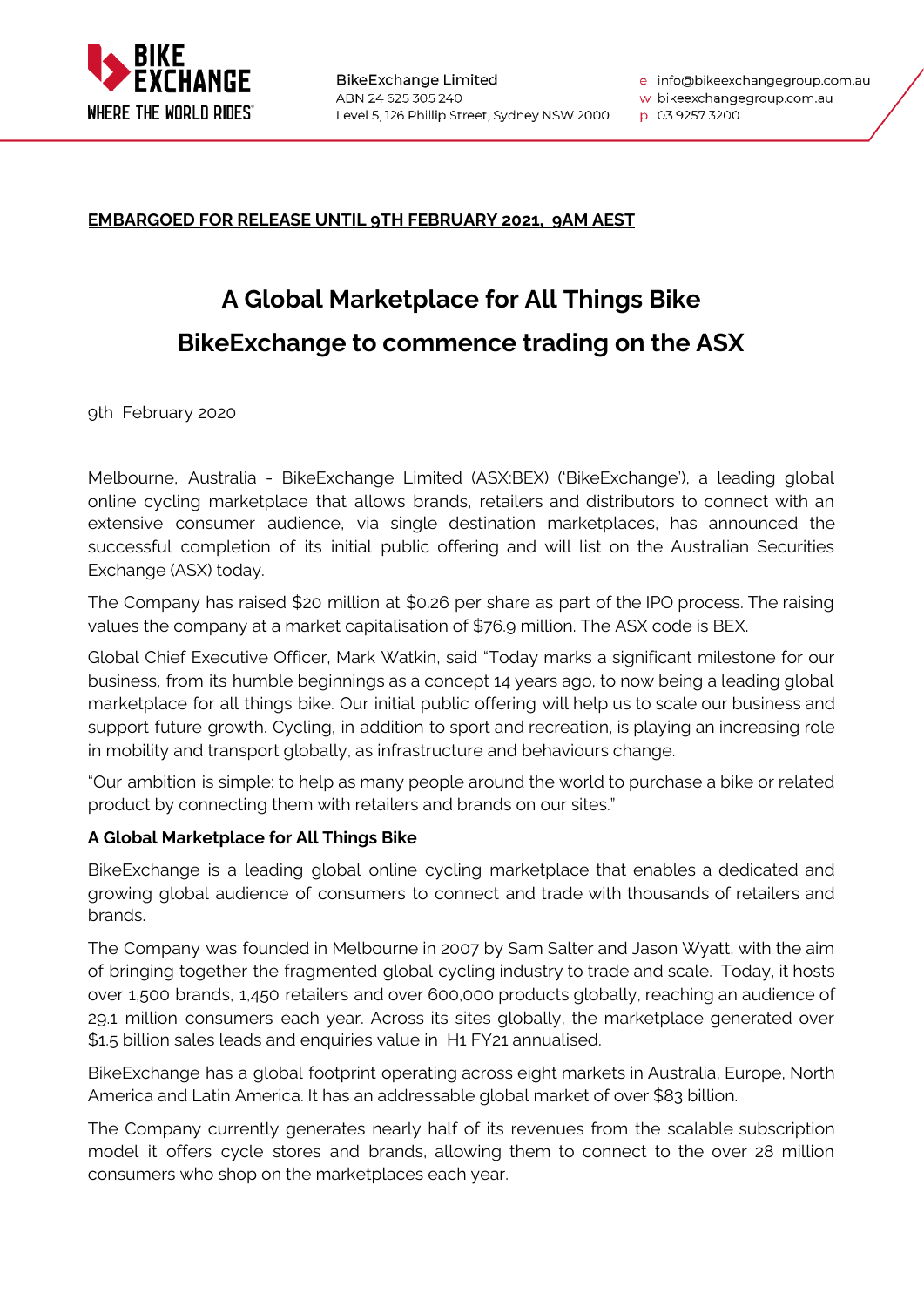

p 03 9257 3200

"Our business model provides a low-cost entry for retailers and brands, to showcase their products online and tap into a growing and focussed global audience," said Mark Watkin.

## **Funding Future Growth**

Proceeds from the IPO will be used to invest in growth initiatives and tap into the growing demand from consumers for cycling products.

"The funds raised from our initial public offering will be invested in growth initiatives, such as: strategies to convert existing sales leads on our site to ecommerce transactions, increasing the retailer, brand accounts and key partnerships on site, and improving the customer experience through technology and products.

"We are excited about the future prospects of BikeExchange. Our business is strongly positioned to benefit from key long-term global trends such as the movement for greener modes of transport, continued growth in consumers shopping online, and, health and wellbeing trends.

"We are pleased to have the opportunity to welcome new investors to share in this exciting journey," Mark Watkin said.

Ends

### **MEDIA ENQUIRIES:**

Jana Tsiligiannis Cannings Strategic Communications Mobile: +61 040 090 004

### **ABOUT BIKEEXCHANGE**

BikeExchange Limited (ASX:BEX) is an international company, founded in 2007 in Australia. Its simple purpose is to fuel the passion for riding by making it easy to buy and sell.

BikeExchange brings together millions of buyers and sellers around the world for cycling purchases, with over 600,000 products available from 1,450 retailers and 1,500 brands. It reaches a global audience of consumers, with annualised global traffic of over 29.1 million site visits (H1 FY21 annualised).

It has four hubs (North America, EU, ANZ & LatAm) which currently service eight countries: USA, Canada, Germany, Netherlands, Belgium, Australia, New Zealand & Colombia.

H1 FY21 e-commerce transactions volumes grew by 154% (compared to the previous corresponding period) and generated over AU\$1.5 billion of sales leads and enquiries (H1 FY21 annualised) into retailers and brands.

w bikeexchangegroup.com.au